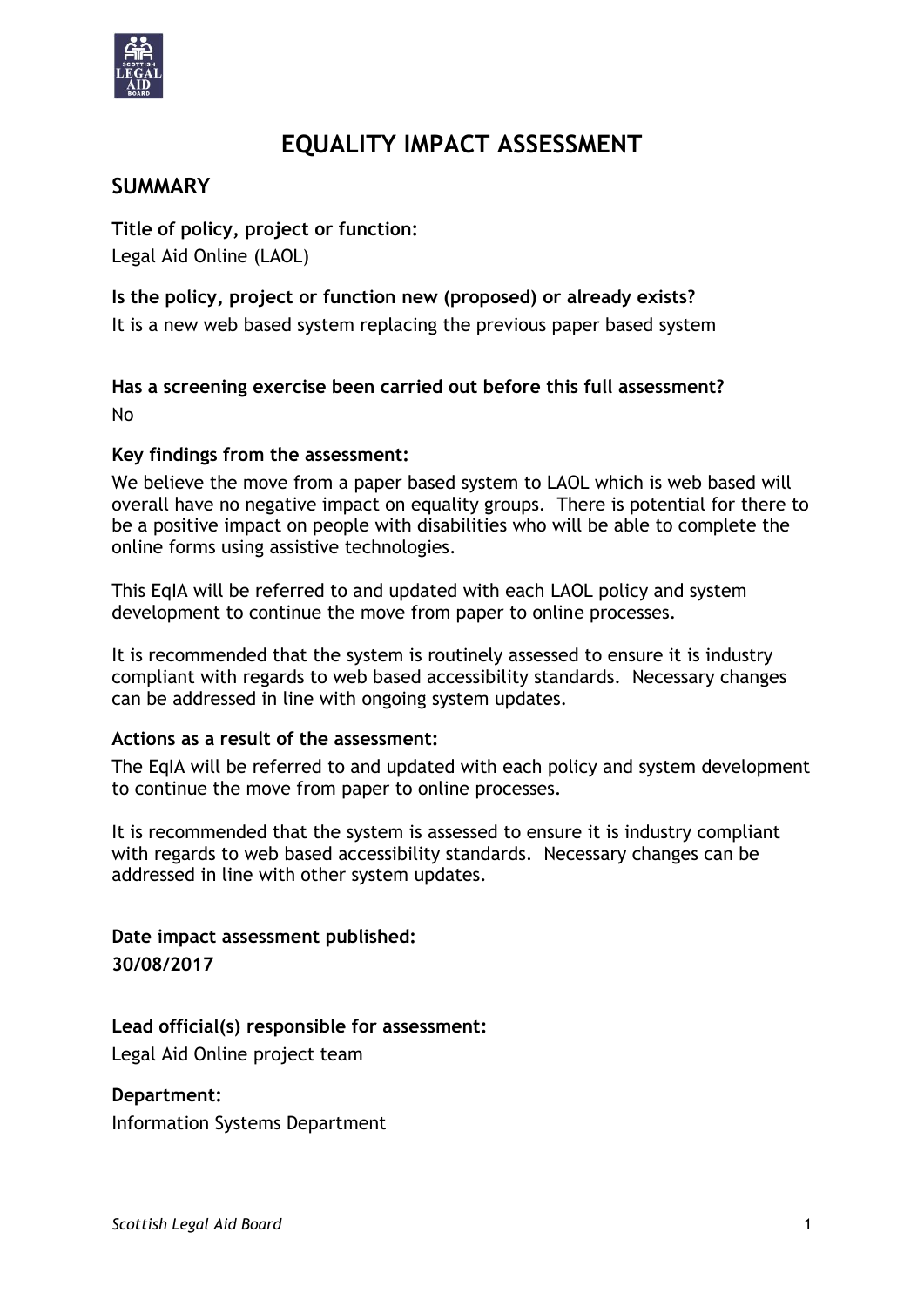

**Name of sponsor/ Director who has signed off that the policy/ function has been sufficiently assessed against the needs of the equality duty:**

Colin Lancaster, Chief Executive

**Date of sign off: August 2017**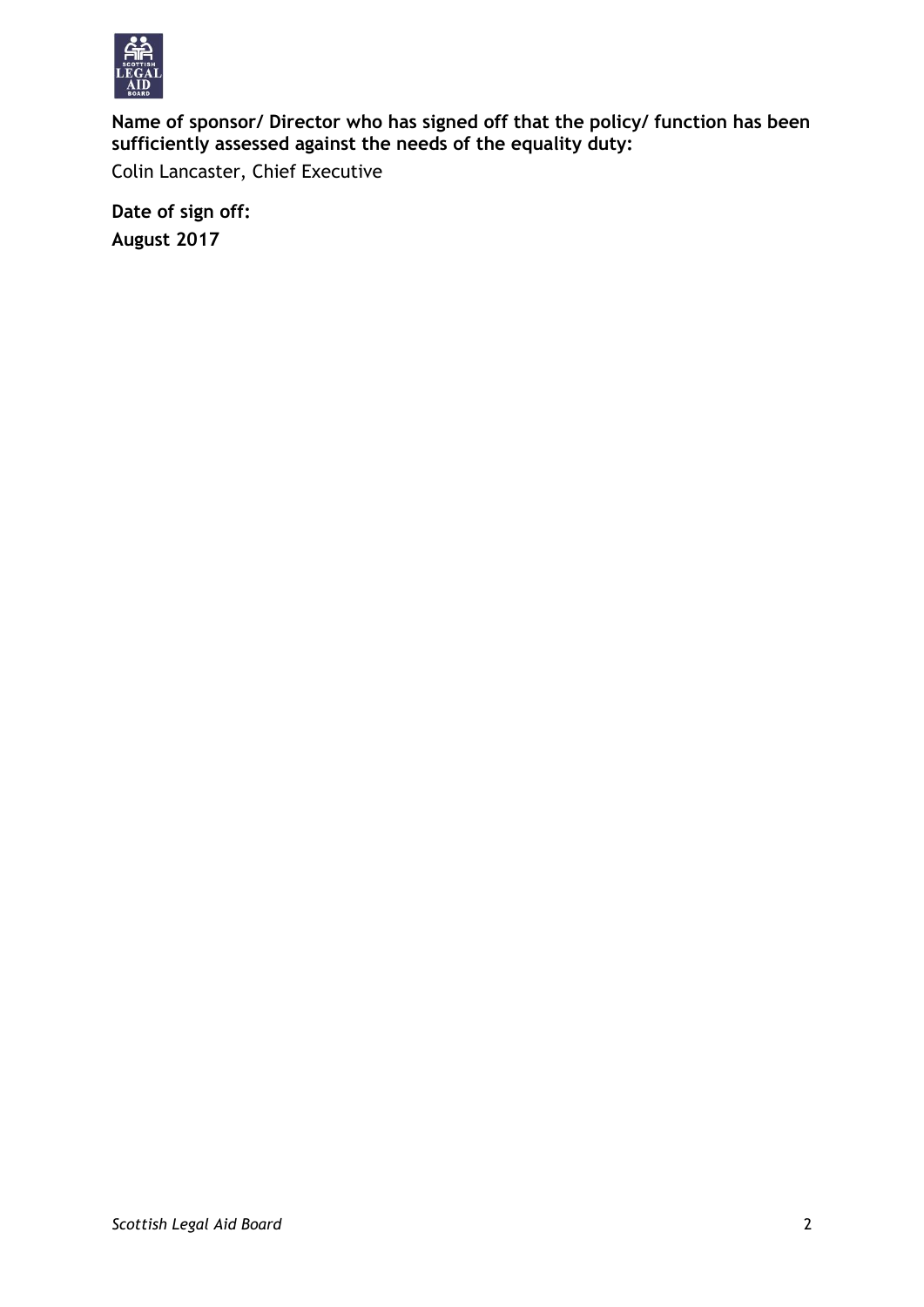

# **Step 1 - Examine the information available to assess likely impact of the function/ policy on different equality groups**

**1.1 Describe the policy, project or function. What does it aim to do? What and who will it affect?**

Legal aid online (LAOL) is a web based system developed to replace paper based processes for the submission and processing of legal aid applications. This includes:

- 1. how solicitors submit applications for legal aid
- 2. correspondence
- 3. submitting accounts
- 4. sending attachments
- 5. Searching cases

Each of these will change the way solicitors and their staff process applications and account.

The old process required paper applications to be completed and sent through the post with any associated attachments. Once received they were registered on to our systems and letters sent to progress the application and intimate decisions. The profession had no access to review their case statuses and were required to write to us or contact us by phone to establish this. Once the case was completed they were then required to create paper accounts and post them along with any supporting evidence.

The new process removes the paper applications and the internal registration process and requires the profession to complete the application on the online system. There is a facility to scan and attach documents to the application but the ability to send documents via the post if necessary has been retained. All correspondence is processed through the online system and firms have access to search on case statuses via the online system. The majority of accounts can now also be submitted via the online system.

The changes principally affect solicitors who are required to approve all the work processed with regards to applications and accounts; however it is recognised that the following parties may also be involved with work being delegated to them to input on the online system: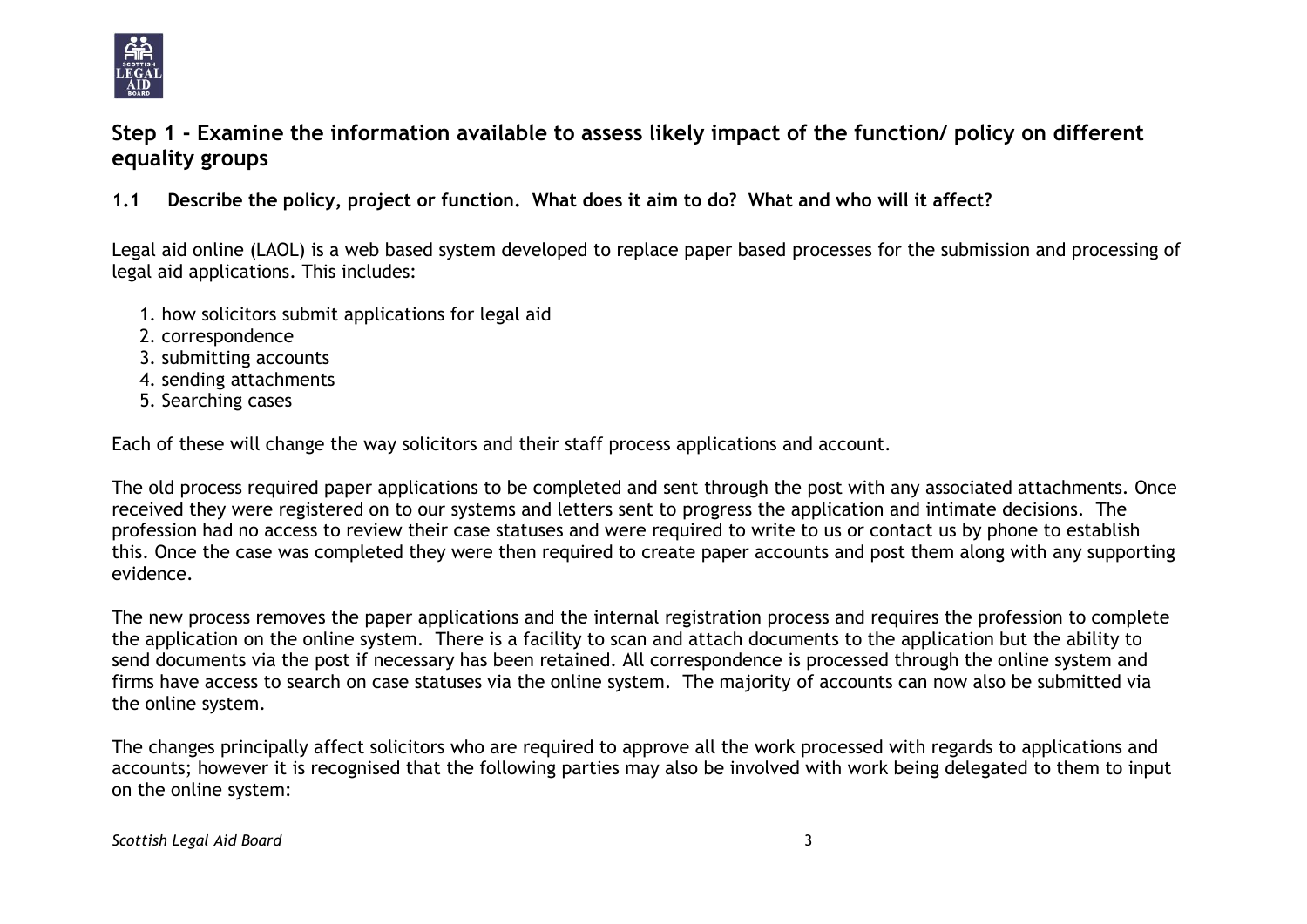

- Staff within solicitor's firms
- Law accountants
- Producers of case management systems
- SLAB employees

### **1.2 What is known about each of the equality groups who might use or be affected by this policy?**

It is not considered that the introduction of LAOL has impacted on the stakeholders in terms of the recognised equality characteristics of sex (gender), race, gender reassignment, sexual orientation, pregnancy & maternity status, religion or belief, and marriage and civil partnership

There is evidence for the characteristics of age and disability potentially being impacted and consideration has been given to this when moving to online services. As part of a review of the online services the following information is primarily based on the Law Society Profile of the Profession 2013<sup>1</sup> which covers all the profession and not just solicitors who carry out legal aid work.

1. Age – According to the Law Society 2013 profile, the majority of solicitors (79%) are aged between 25 and 55 years of age. However, there are significantly more female respondents in the 25 to 35 years old age group in comparison to males (42% and 23% respectively). This changes for solicitors aged 56 years and above, with 28% of male respondents falling into this category in comparison to just 9% of females.

The <u>Scottish Household Survey 2013</u><sup>2</sup> shows a clear relationship between age and personal use of the internet. 96% of 25-34 year olds use the internet compared to 84% of 45-59 year olds. This percentage lowers again to just 63% of 60 – 74 years olds using the internet. This indicates that people in the older age brackets may be less confident or able in using internet based technology and therefore may find it more difficult to use than people in the younger age brackets. However, it should be noted that internet usage can also be linked to other factors. An example is household income; 96% of households with a net annual income of £30,001 - £40,000 have internet access and this increases to 98% where the net annual income is £40,001 or more. The percentage of households with internet access and the numbers of people overall using the internet is increasing on an annual basis.

l <sup>1</sup> <http://www.lawscot.org.uk/media/226958/profile%20of%20the%20profession%202013.pdf>

<sup>&</sup>lt;sup>2</sup> http://www.gov.scot/Publications/2014/08/7973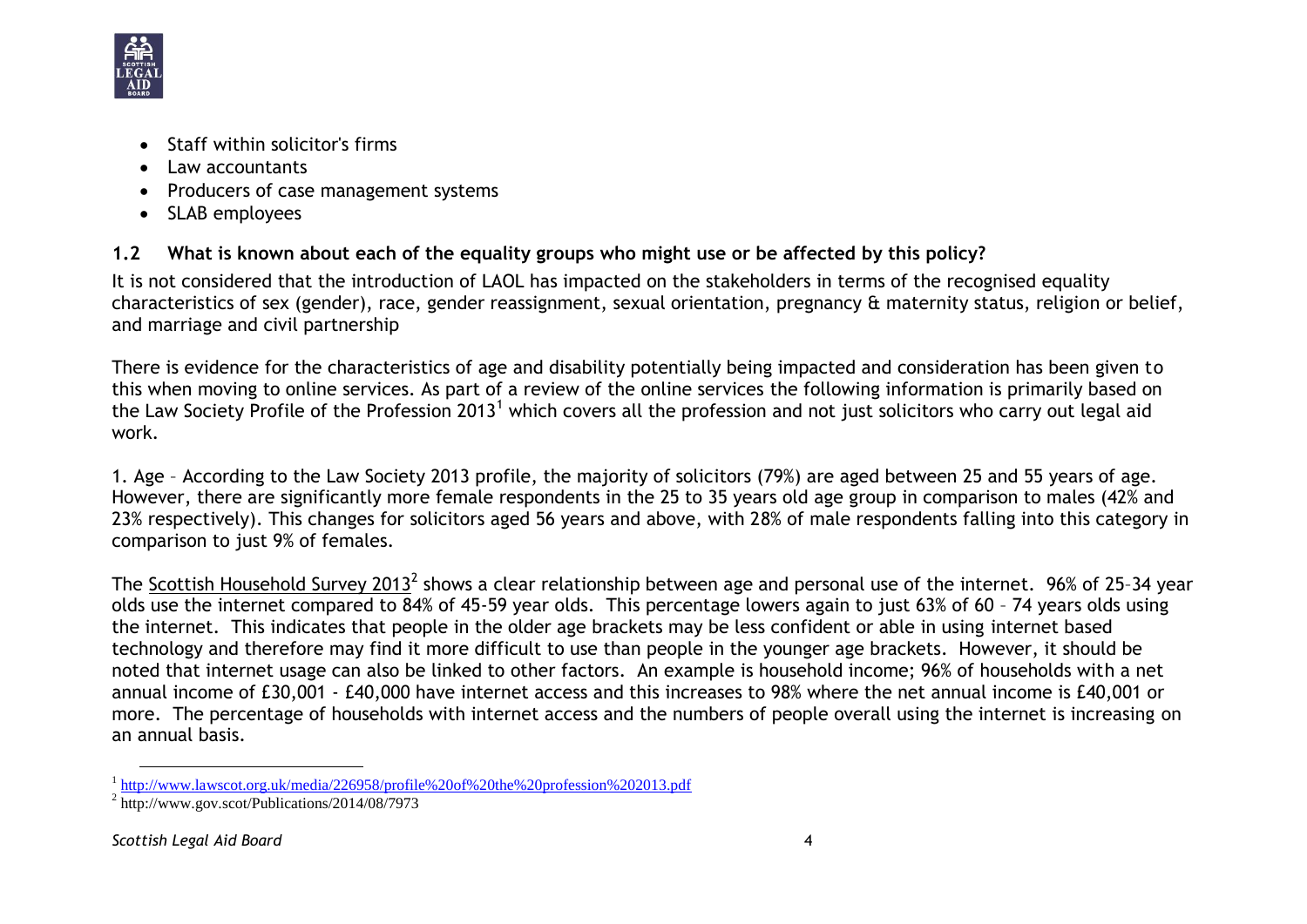

Although the Law Society of Scotland survey indicates there is a reasonable number of male solicitors over 56 this is not seen as a major barrier moving forward for the reasons noted above and the option for solicitors to delegate the use of LAOL to other members of their staff.

2. Disability – The Law Society 2013 profile information indicates that 4% (n=126) of solicitors indicated that they consider themselves to have a disability. Of the 119 respondents who specified what this disability/impairment was, 37% have a long term illness, disease or condition, and 21% have a physical disability. Of those that are currently employed within the legal profession, only 3% consider themselves to have a disability. Of the 93 who also indicated what their disability/impairment was, 38% have a long term illness, disease or condition, 22% have a sensory impairment, and a further 20% have a physical disability.

According to<http://www.web-accessibility.org.uk/> around 20% of people in the UK cannot access the web as easily because a disability prevents them from accessing the web using the same technology as a non-disabled person. However, good design can assist end user access to web based systems in various ways. For example, the ability to increase fonts and change screen colours for people who sight impairments or colour blindness, use of voice recognition software, and enabling people with mobility disabilities (e.g. loss of fine motor skills or with tremors) to navigate forms using keyboards or joysticks and may prefer to input information using voice recognition software.

#### **1.3 Are there any gaps in understanding of your policy/ function in relation to equality groups?**

The LAOL system is used by a combination of solicitors and administration staff. There is information available on the demographics of solicitors practising in Scotland. However LAOL is and will be used by other groups including law accountants and firm administration staff and we have no demographic statistics for these groups.

We believe the possible impacts identified below for solicitors will be similar to these other groups and we will continue to monitor feedback/ undertake surveys with LAOL users before, during and after the roll out of the LAOL services.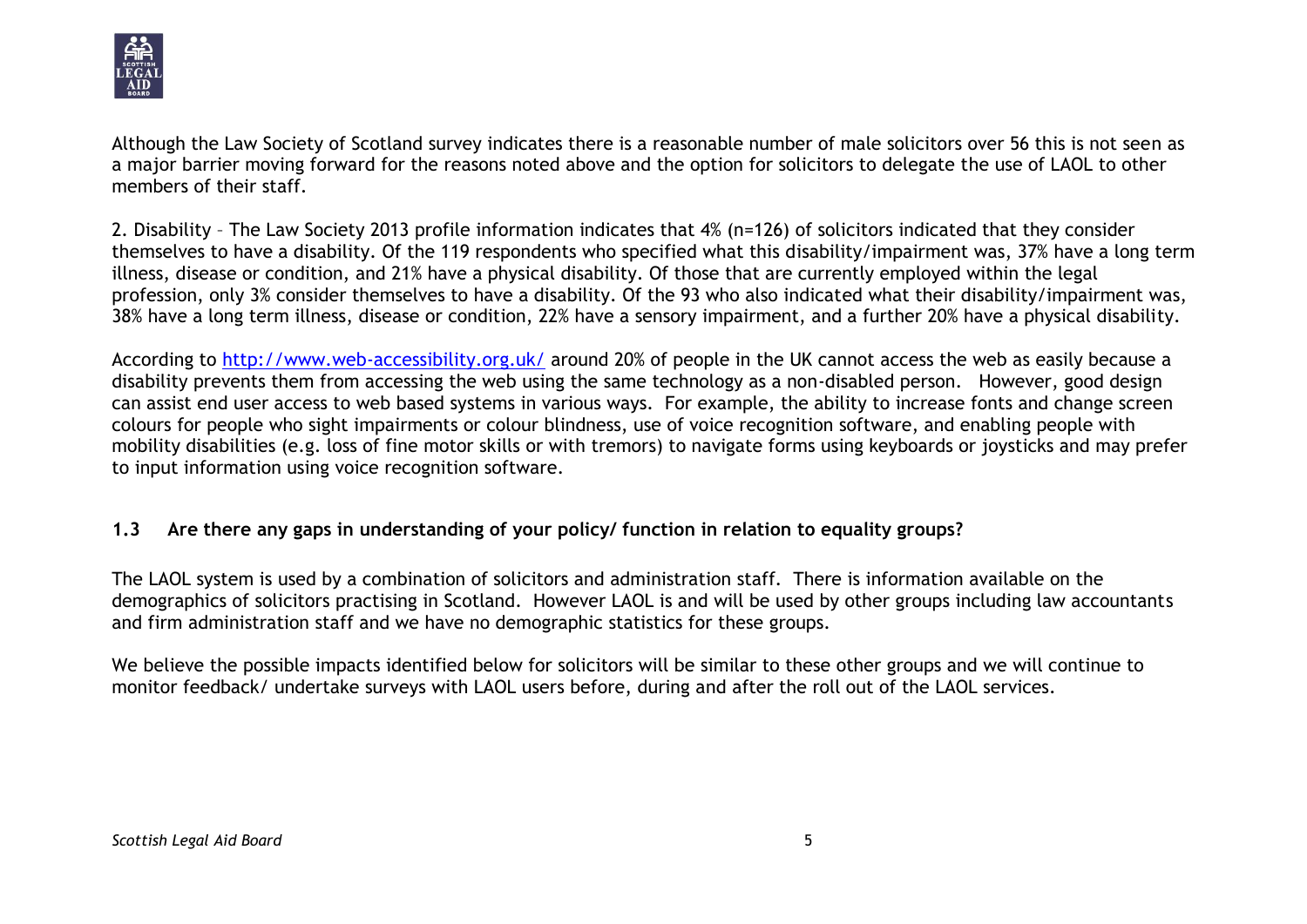

# **Step 2 - Impacts on priority characteristics and suggested steps to address these**

**Does the policy/ function have any impacts (whether intended or unintended, positive or negative) on any of the equality groups? Describe for each group the ways in which the policy, as it is planned or as it operates, might have negative and/ or positive impacts. You should answer these three questions for each group:** 

**1) Is there potential for discrimination?** 

**2) Is there potential for developing good relations?**

**3) Is there potential to advance equality of opportunity?**

### **Race**

Is there any potential impact on this group? No *Please explain your answer:*

This development shows no indication of positively or negatively affecting stakeholders under this protective characteristic.

- 1) No
- 2) N/a
- 3) N/a

#### **Sex (gender)**

Is there any potential impact on this group?No

*Please explain your answer:*

This development shows no indication of positively or negatively affecting stakeholders under this protective characteristic.

- 1) No
- 2) N/a
- 3) N/a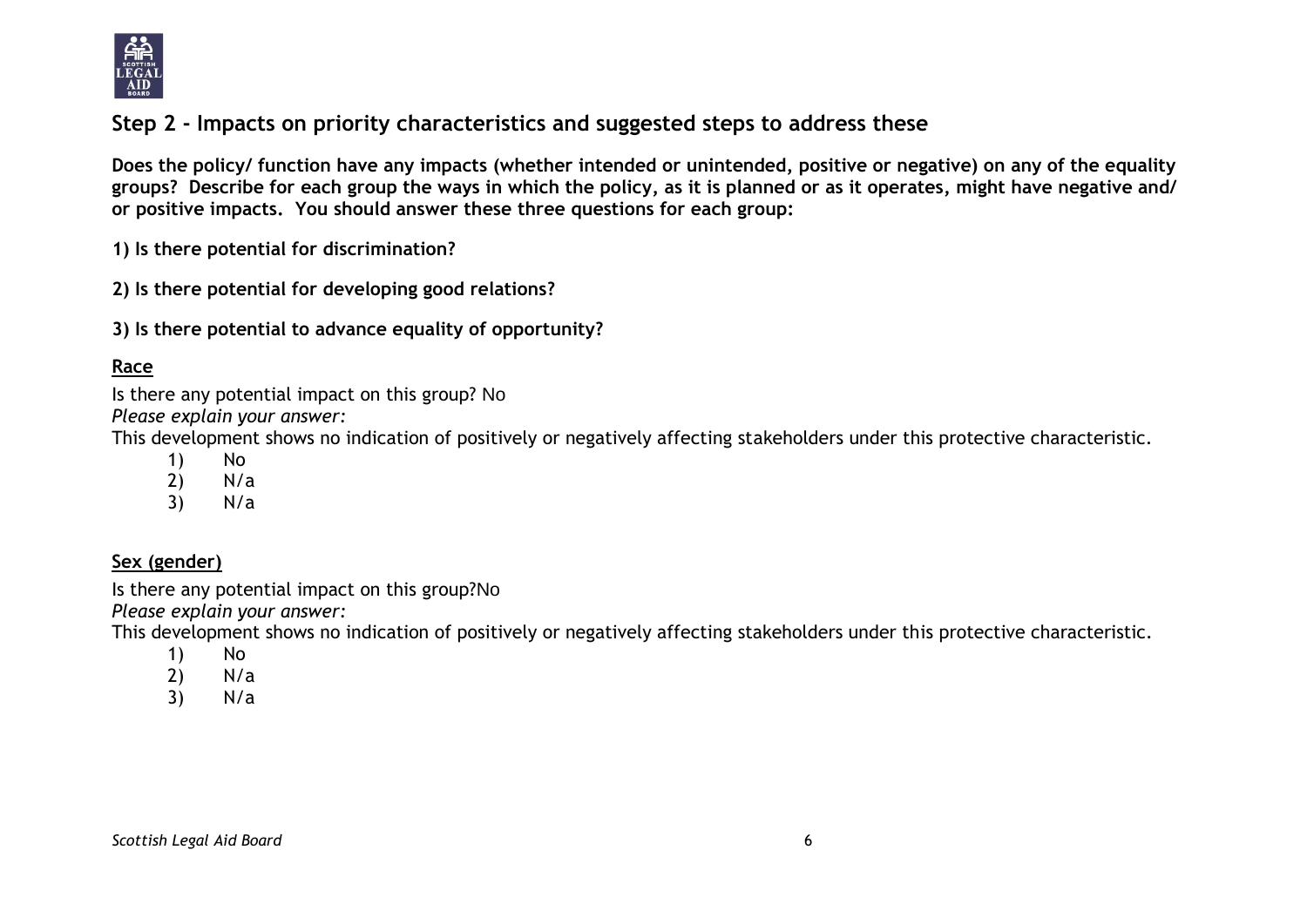

#### **Gender reassignment**

Is there any potential impact on this group? No

*Please explain your answer:*

This development shows no indication of positively or negatively affecting stakeholders under this protective characteristic.

- 1) No
- 2) N/a
- 3) N/a

### **Disability**

Is there any potential impact on this group? Yes

*Please explain your answer:*

The evidence available suggests that there are specific needs for people with disabilities. LAOL needs to continue to be developed with regards to up to date industry standards to ensure compatibility with technologies used by people with disabilities to access the internet. People with sensory impairments and physical disabilities (such as loss of fine motor skills) need to be given due consideration.

An equality impact assessment was not carried out prior to the online services being introduced however we did monitor end user feedback and calls to the LAOL helpdesk. There was only one equality related issue reported regarding colours and fonts which was considered in the LAOL development phase.

- 1) **Yes (as above)**
- 2) **N/a**
- 3) We believe the gradual move from a paper based system to a web based system will have an overall positive impact on people with disabilities. It lends itself to increased autonomy for people through the option to use assistive technologies such a voice recognition software and more basic options such as using screen reading software and increasing font sizes which is controlled by the end user.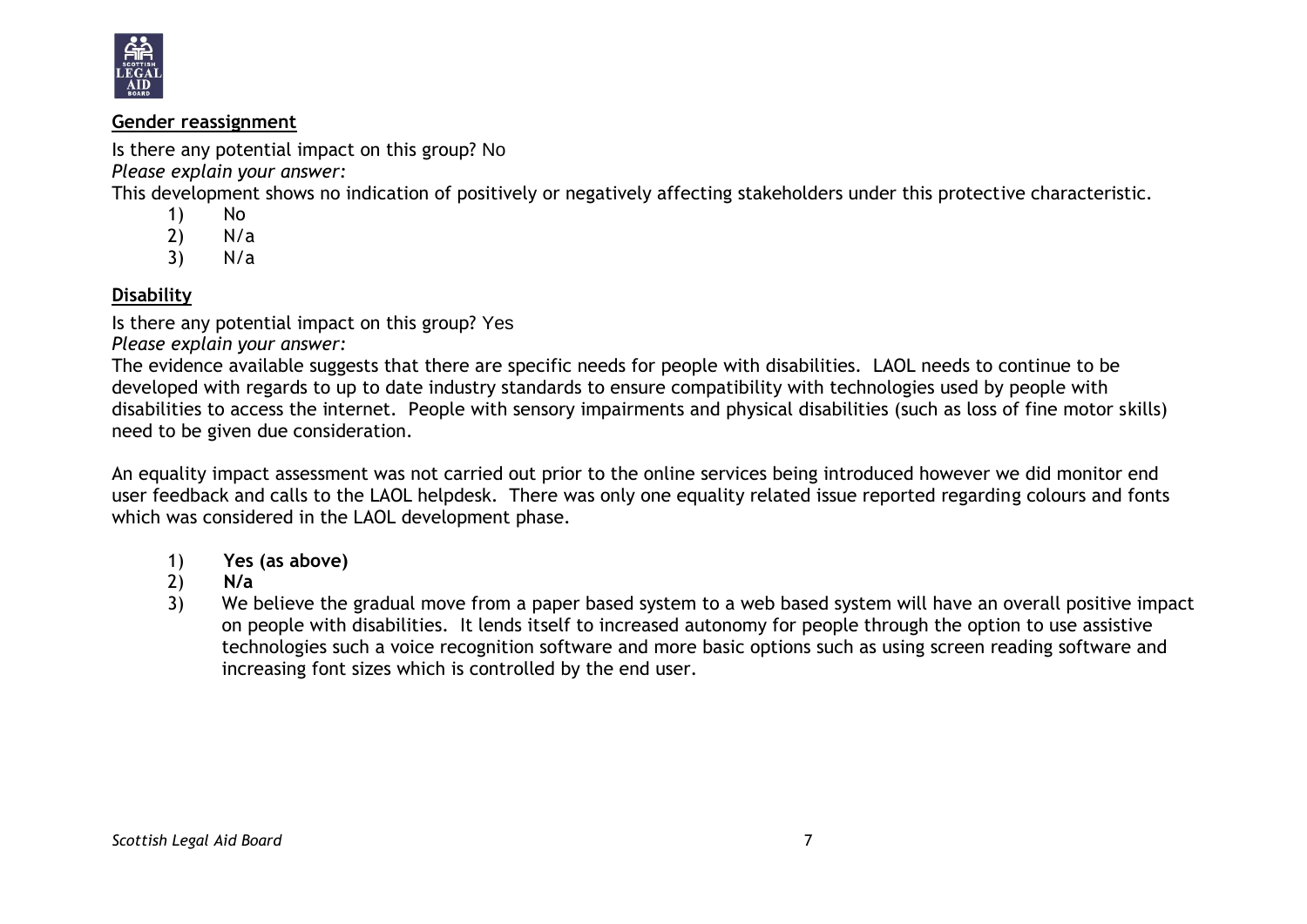

#### **Pregnancy and maternity**

Is there any potential impact on this group? **Choose an item.**

*Please explain your answer:*

This development shows no indication of positively or negatively affecting stakeholders under this protective characteristic.

- 1) No<br>2) N/a
- $N/a$
- 3) N/a

#### **Religion and belief**

Is there any potential impact on this group? **Choose an item.**

*Please explain your answer:*

This development shows no indication of positively or negatively affecting stakeholders under this protective characteristic.

1) 1) No 2) N/a 3) N/a

# **Age**

Is there any potential impact on this group? **Choose an item.**

*Please explain your answer:*

As noted above, there is published evidence that shows a correlation between age and internet usage. However, this is mitigated by other factors and research shows that internet usage across age groups is increasing year on year. The LAOL system also allows solicitors to delegate the firm's interaction with the system if preferable. We are therefore confident that there is unlikely to be an impact on this equality group.

- 1) No (as above)
- 2) N/a
- 3) N/a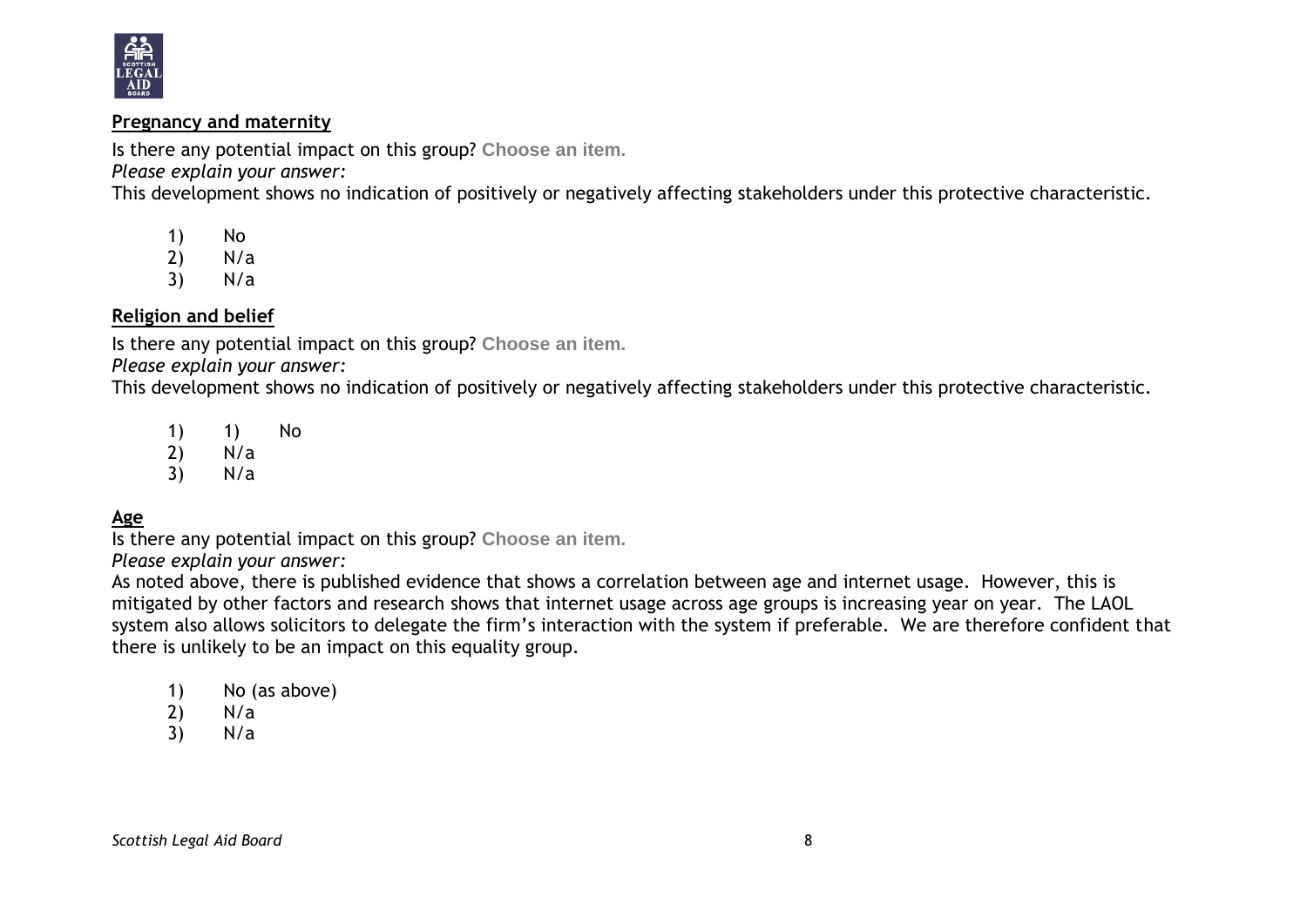

#### **Marriage and civil partnership**

Is there any potential impact on this group? **Choose an item.**

*Please explain your answer:*

This policy shows no indication of positively or negatively affecting stakeholders under this characteristic.

- 1) No
- 2)  $N/a$ <br>3)  $N/a$
- $N/a$

### **Sexual orientation**

Is there any potential impact on this group? **Choose an item.**

*Please explain your answer:*

This policy shows no indication of positively or negatively affecting stakeholders under this characteristic.

- 1) No
- 2) N/a<br>3) N/a
- $N/a$

**Where there is potential for indirect/ direct discrimination, what can you do to reduce or eliminate this risk?**

As the solution is web based there is standard functionality where users are provided with an option to make changes to how they view the screen e.g. increasing the font size of the text presented. As part of the ongoing improvement to online services we are looking at introducing dictation services which will allow speech to be directly entered into the online system, this will be specifically advantageous to online accounts. We will address any individual requests where the introduction of online services would cause major impact to anyone with a disability or from another protected equality group. We will test the system for use with text readers (e.g. Read&Write Gold for which we have a corporate licence for staff use). These actions help towards our aim to eliminate discrimination and promote equality of opportunity.

The system has also been designed so that either the solicitor can use it directly or they can delegate the processing of legal aid online to members of staff so we have not limited use to an individual.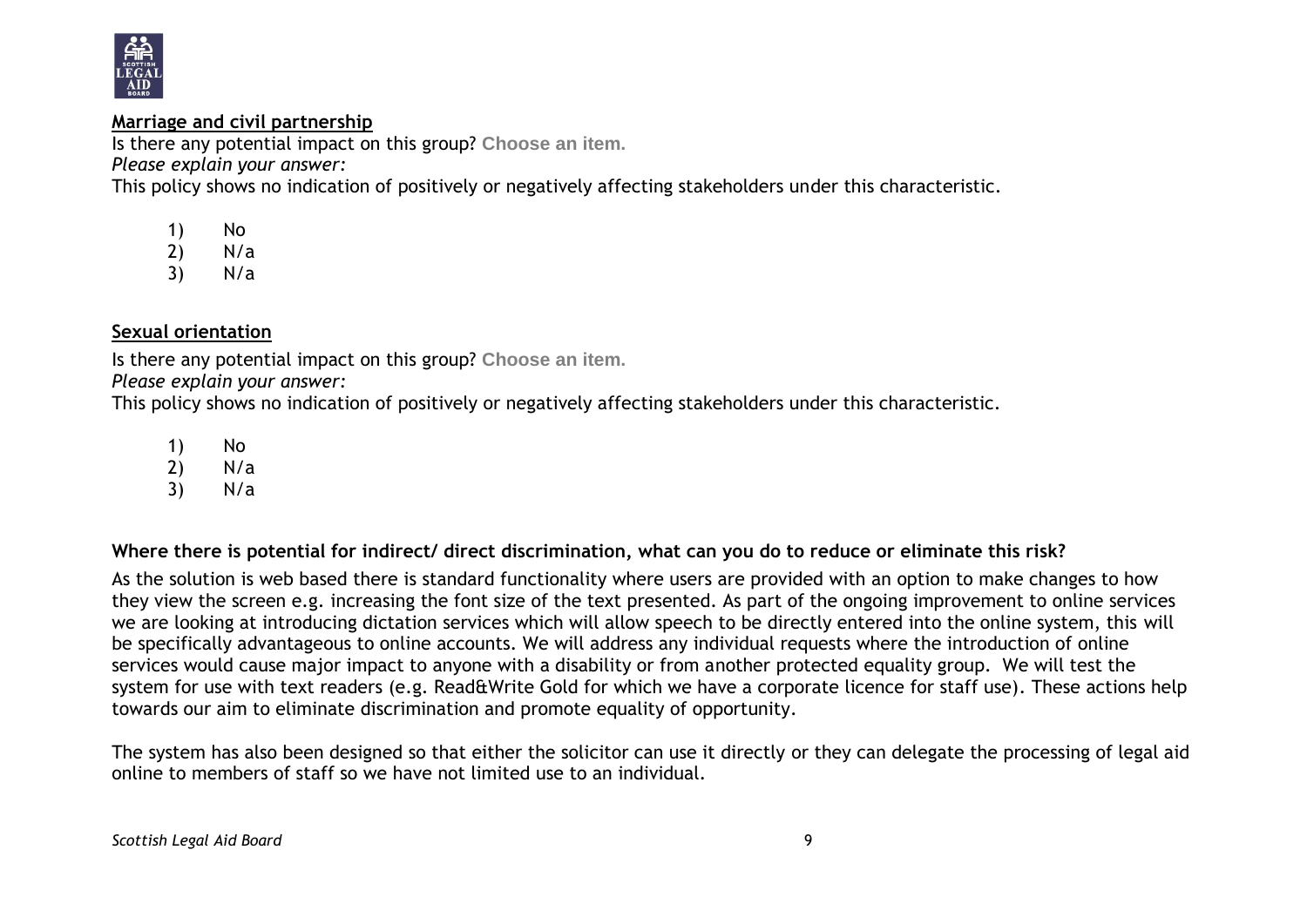

#### **Do you need to make changes to your policy or function on the basis of this assessment?**

No at present but ongoing consideration of latest technology and accessibility standards should be reviewed with each upgrade to the system and/ or as further paper based systems are converted to LAOL.

**What is the likely impact of these changes on the plans for the policy/ function? (resources, cost, timings etc.)** n/a

# **Step 3 - Consultation and stakeholder engagement**

# **Do you/did you have any consultation/ involvement planned for the policy/ function?**

Yes

### **What do you hope to achieve from your consultation/ involvement?**

We carried out a number of surveys with end users of LAOL and included equality/disability questions within this. To date there have been no barriers to using LAOL reported. We received feedback from one user who uses speech services to complete legal aid online applications direct from dictation but we were not given information on whether this related to a disability.

#### **List the main stakeholder agencies that you intend to or have already discussed this policy with. Give details of any equality groups represented.**

Law Society of Scotland Firms involved in the pilot phase Law accountants associations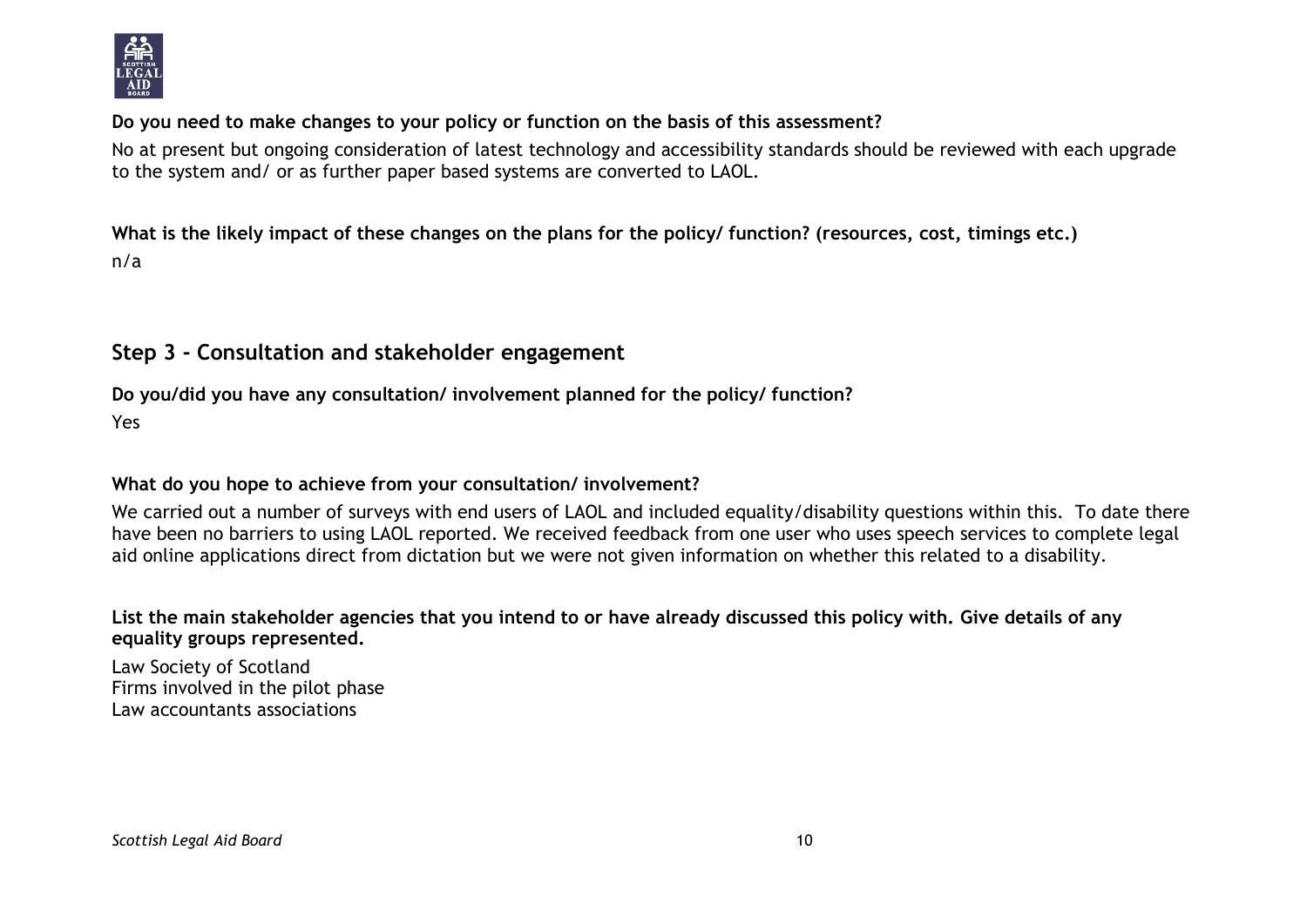

# **Step 4 - Discuss and review the assessment with decision makers and governance structures**

You **must** discuss the results with senior decision makers before you finalise the assessment.

# **Give details of the governance structures you will report, or have already reported, to about this assessment.**

The Legal Aid Online project board members and Executive Team

**If you have presented the results of the assessment to the groups you have listed above please include the date you presented to each group listed.**

Yes – duration of project and Executive Team in March 2015.

**Will there be any changes made to the plans for the policy/ function or actions as a result of this assessment?** No

However, it is recommended that the system is routinely assessed to ensure it is industry compliant with regards to web based accessibility standards. Necessary changes can be addressed in line with other system updates.

The EqIA will be referred to and updated with each policy and system development to continue the move from paper to online processes.

**If yes, give details of likely changes and actions arising from this assessment.**

n/a